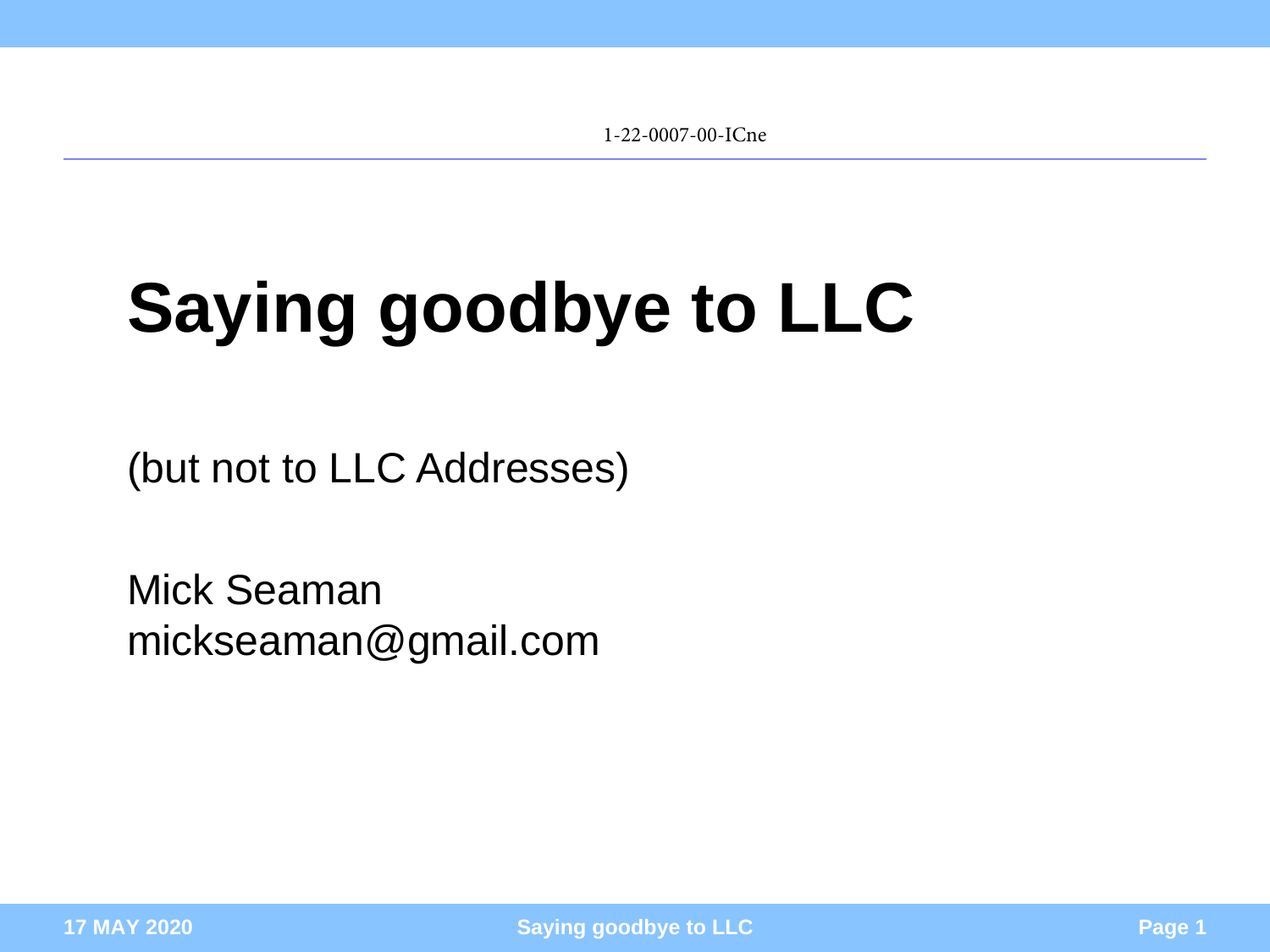## Saying goodbye to LLC

- Current situation
- Architecture and management models
- Protocol discrimination in IEEE 802
	- EPD/LPD and all that
- Changing text in other 802 standards
	- Examples:
		- 802.1AX-2020
		- 802.1AE-2018
		- $-802.1Q-2020$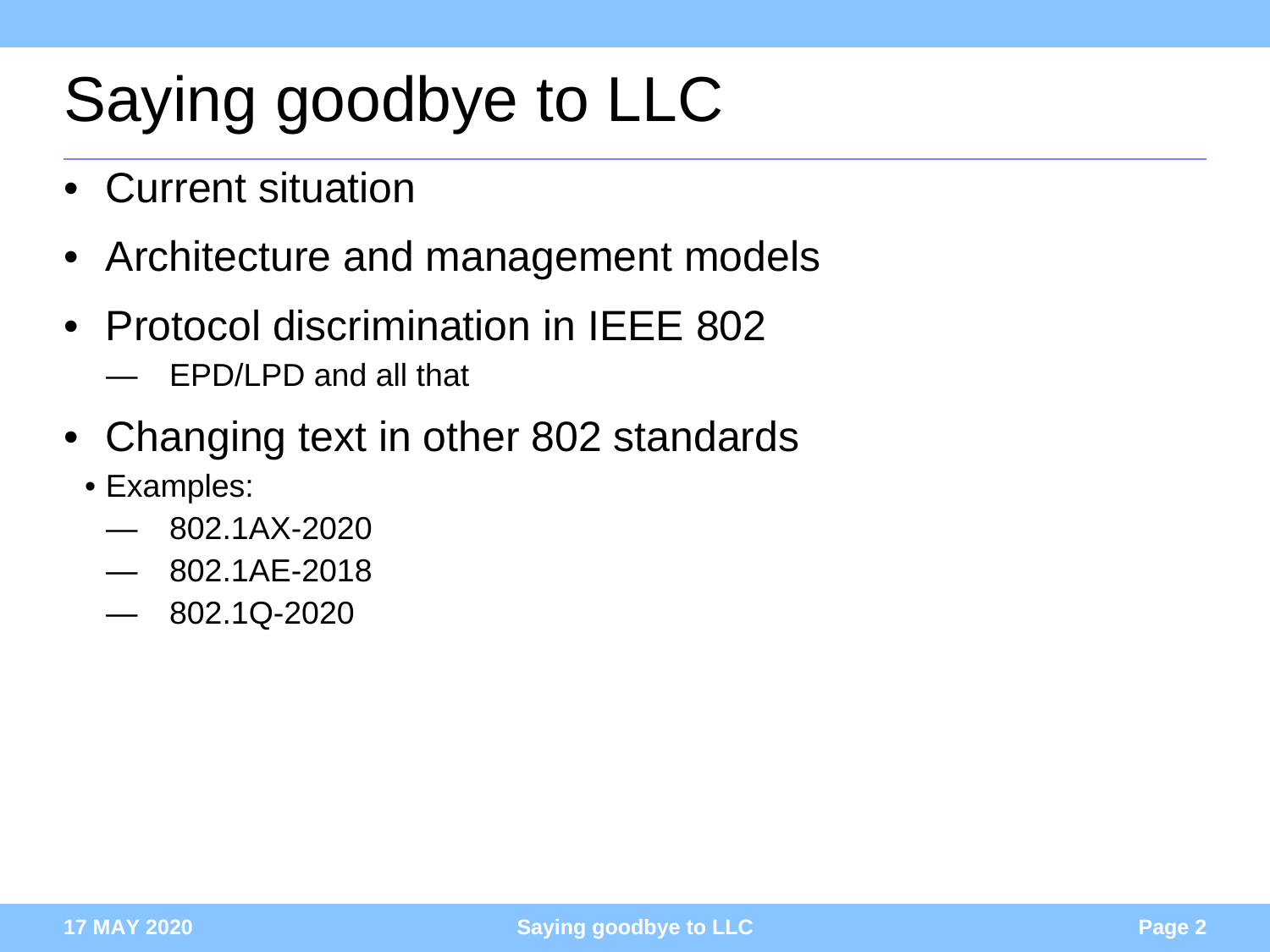## Current situation

- ISO/IEC 802-2:1989 has status 'stablized', IEEE 802.2-1998 is Inactive/Withdrawn
- Products no longer conform to 802.2-1989
	- Protocol discrimination by LLC Address is used
	- 'XID' and 'Test' functions not implemented
- IEEE Std 802-2014 LLC Address description incomplete
	- Historically focused on SNAP SAP and continued use of EtherTypes
- 802 and other important standards use LLC Addresses
	- IS-IS, RSTP, 802.11, …
	- No prospect of all these going away, 'fork-lift upgrade' impractical
- Many 802 standards refer to LLC as a distinct sublayer

— Lip service a practical past expedient

• LLC sublayer does not & need not feature in management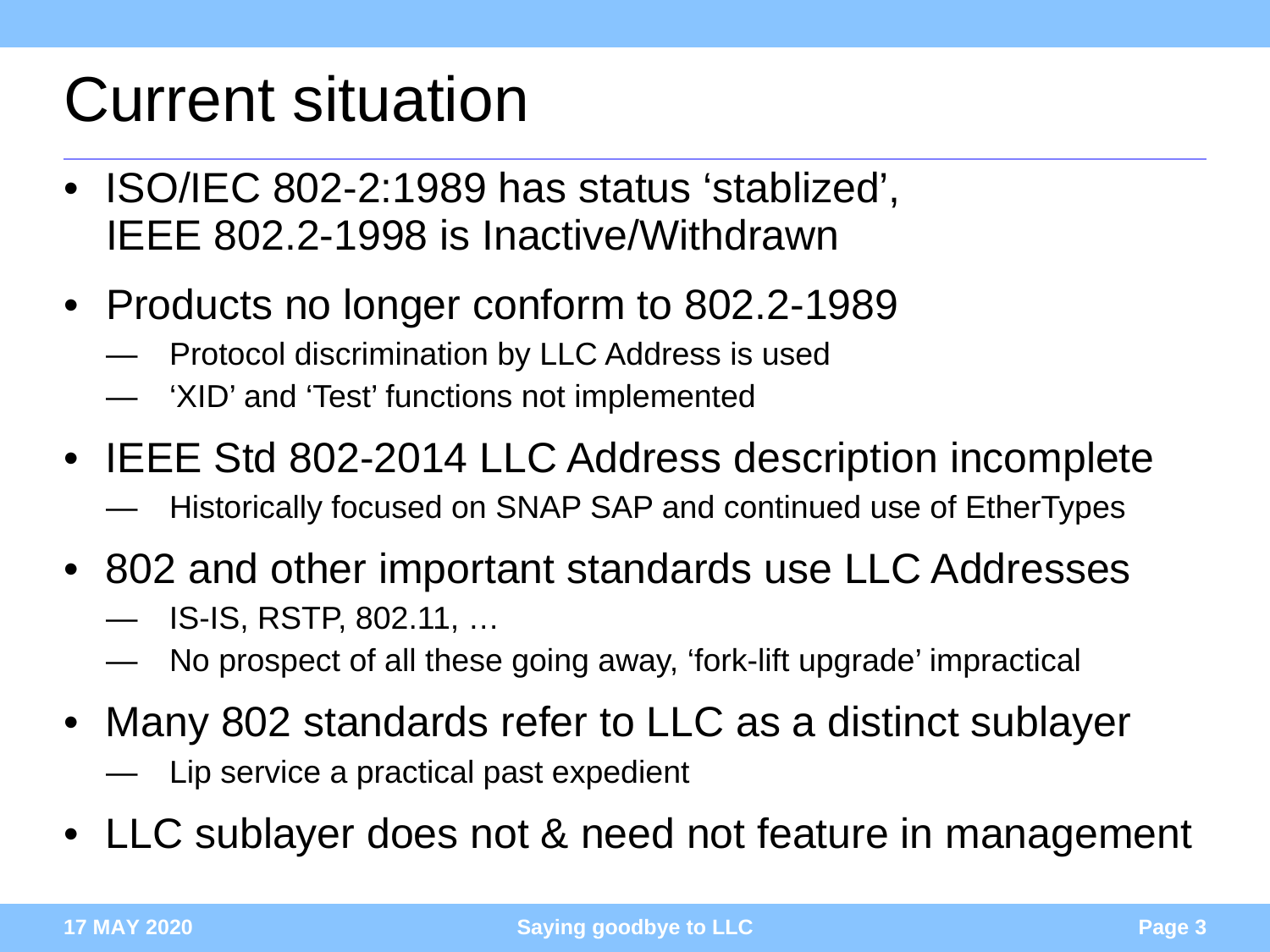#### Architecture and management models

#### A. With LLC (presumed)



Each 'Higher Layer Entity' connects to an LSAP that adds/recognizes/removes its protocol id from the MSDU octets.

• SNAP SAP users fill in just part of the protocol identifier?

#### B. Without LLC



Each 'Higher Layer Entity' at the same MSAP fills in/recognizes its protocol identifier in initial MSDU octets.

- Any length of protocol id supporting the required discrimination is OK.
- Opinions on mux/demux implementation may differ, but these models have **identical external behavior**.
- YANG for an IP interface augments the Ethernet (MAC) interface, not LLC
- MIB for a distinct LLC was SNA specific, expired at second IETF draft (1995)
- **No technical need** (except for any legacy LLC Type 2) **for LLC sublayer.**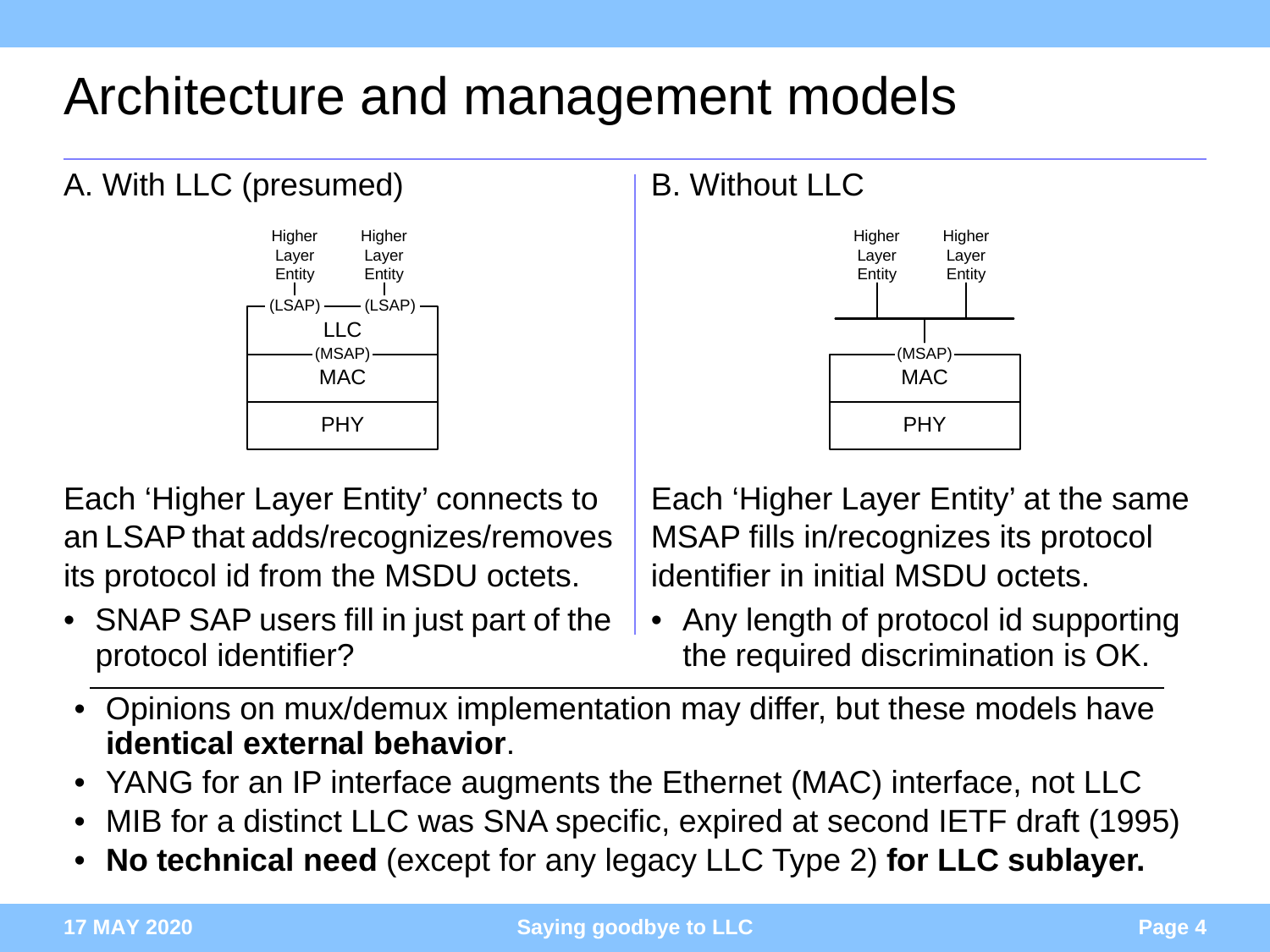### Protocol discrimination in IEEE Std 802

IEEE Std 802-2014 Clause 9 Protocol Identifiers incomplete:

- No mention of LLC Addresses, except for SNAP SAP
	- Relied on IEEE Std 802.2 to complete the picture
- Relies on IEEE Std 802.3 for EPD
	- Dependency not completely clear
- Proposed resolution in

http://www.ieee802.org/1/files/public/docs2020/maint-seaman-protocol-ids-in-std-802-0520-v01.pdf

- Specifies media-dependent EPD and LPD encoding of protocol identifiers
- Different 'types' reflect encoding and bridge re-encoding differences between media
- Encoding specified in terms of what the MAC Service user encodes/decodes from initial octets of MSDU (no need for LLC Sublayer)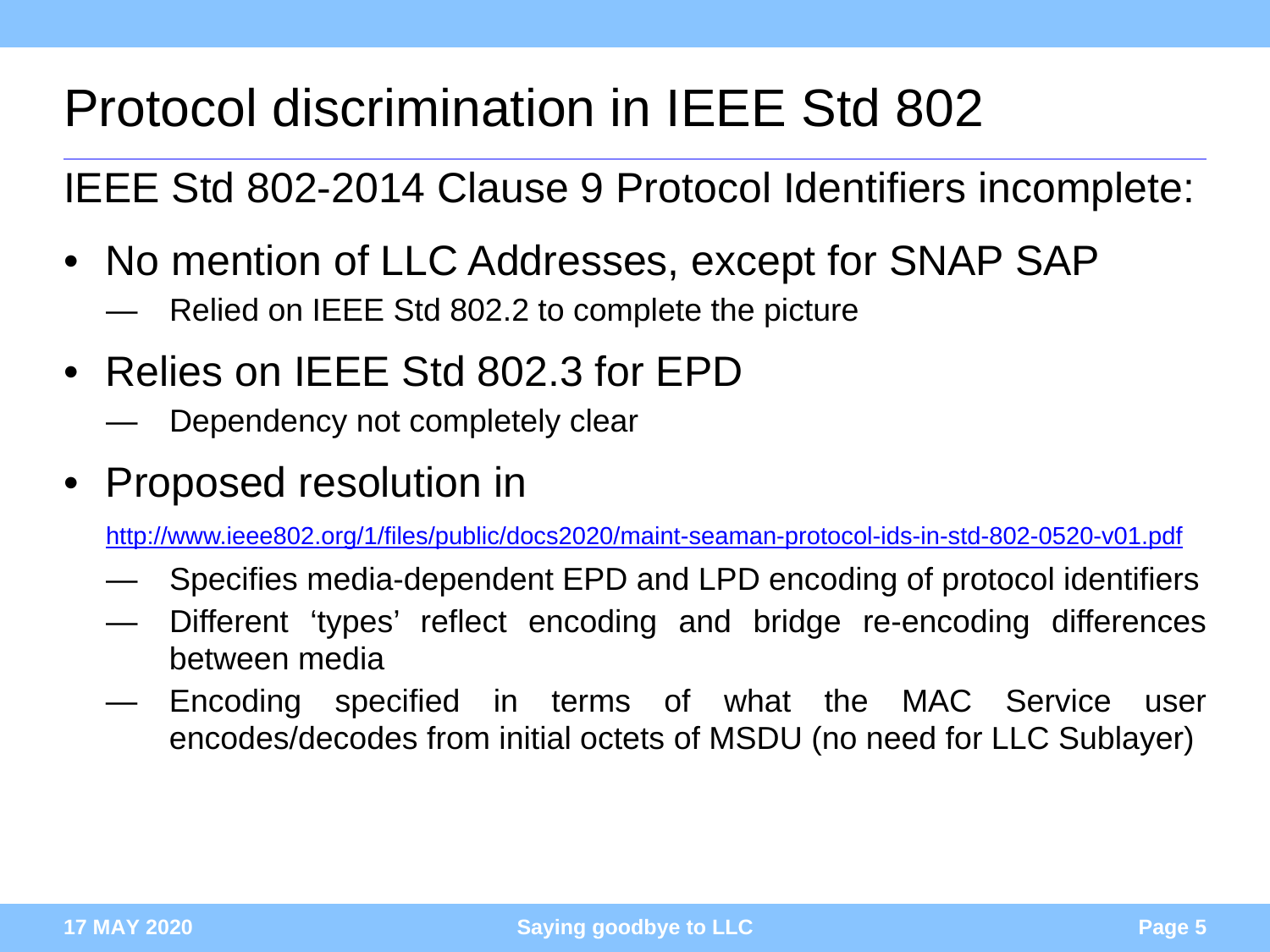#### Changing text in existing standards

#### Many standards show or reference the 'LLC sublayer'

- But it is not difficult to move step by step towards the management/YANG model where the 'Higher Layer'/MAC Client uses the MAC Service directly
- Removes the vagueness associated with 'Higher Layer' in a world where MAC Clients occur even within media independent MAC functionality
- None of the steps is urgent, the historical ambiguity is not practically harmful, in effect we have lived with it for years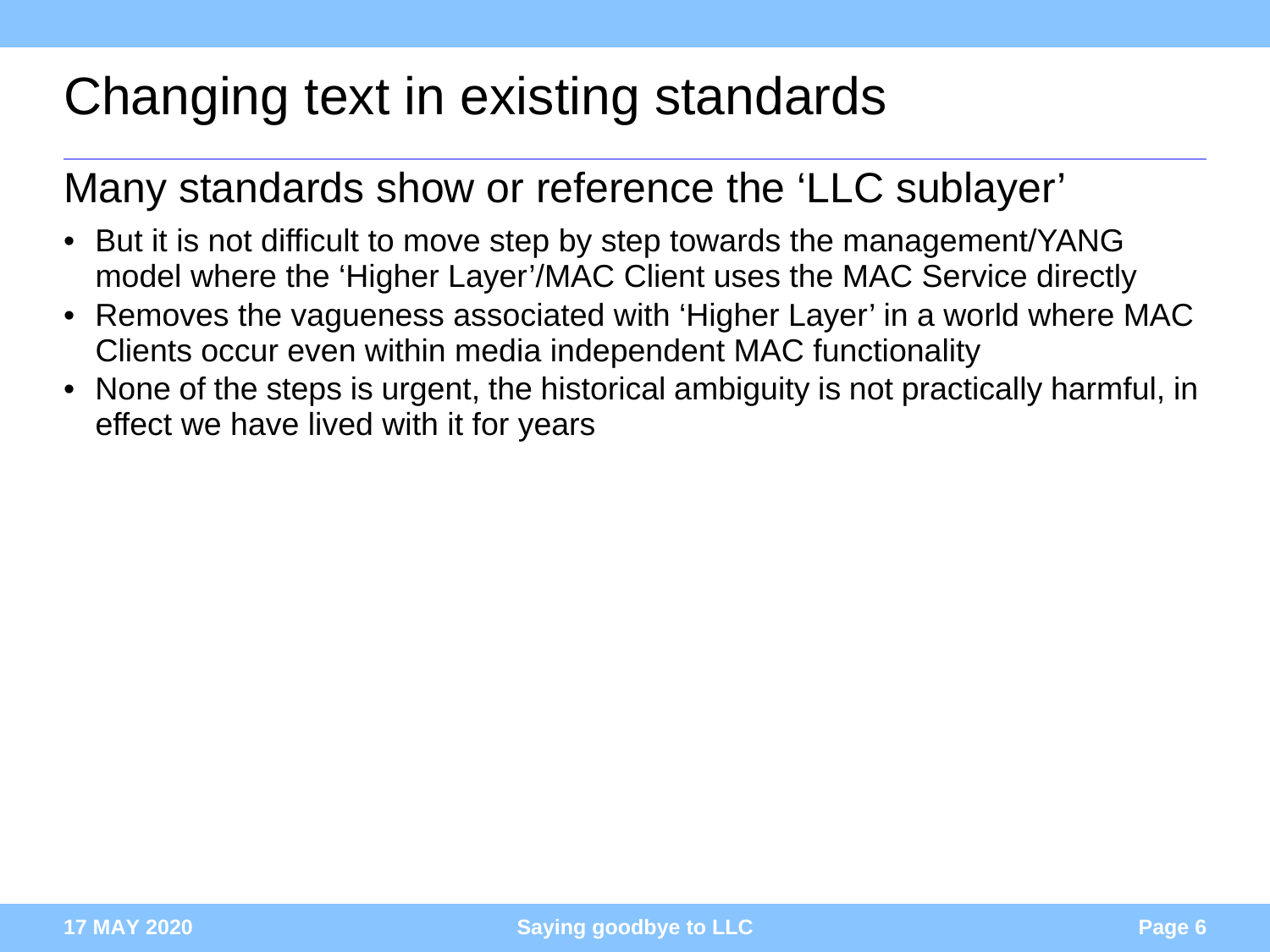### Changes in IEEE Std 802.1AX-2020

- Remove the sublayer "LLC (LOGICAL LINK CONTROL) OR OTHER AGGREGATOR CLIENT" and remove the following NOTE (which is not an accurate description of the interface stack for other reasons, and is historic)
- In the first paragraph of 9.6.1 replace "using the service provided by an LLC Entity that uses, in turn, a single instance of the MAC Service provided at" with "using a single instance of the MAC Service provided at"
- In 9.6.1 delete NOTE 1 (which explains that in this standard an "LLC Entity" handles EtherTypes"
- In B.2 g) replace "from the LLC sublayer or above" with "from the MAC Client".

That's all.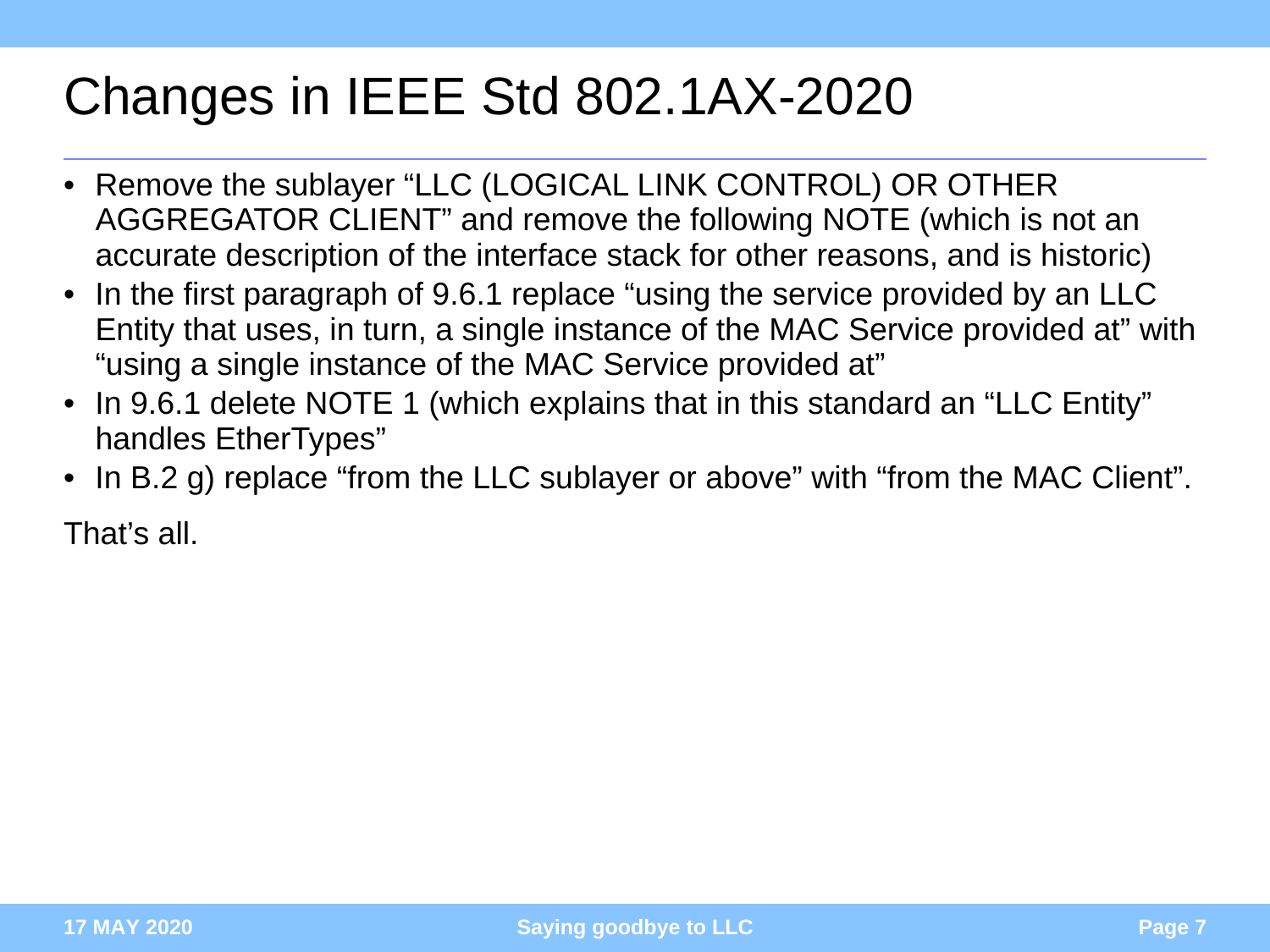#### Changes in IEEE Std 802.1AE-2018

- Remove Bibliographic reference to ISO/IEC/IEEE 8802.2 and references to it elsewhere in the standard
- In the initial text of clause 6, delete NOTE 4.
- In 6.1 delete "provided to an LLC Client", "to an LLC Client", "used by an LLC client".
- In 6.2 delete "to an LLC Entity".
- In 11.1 delete "to LLC and", and simply remove LLC boxes and LSAP from Figure 11-1 through to Figure 11-13, changing "(MS)" to "(MSAP)".

That's all.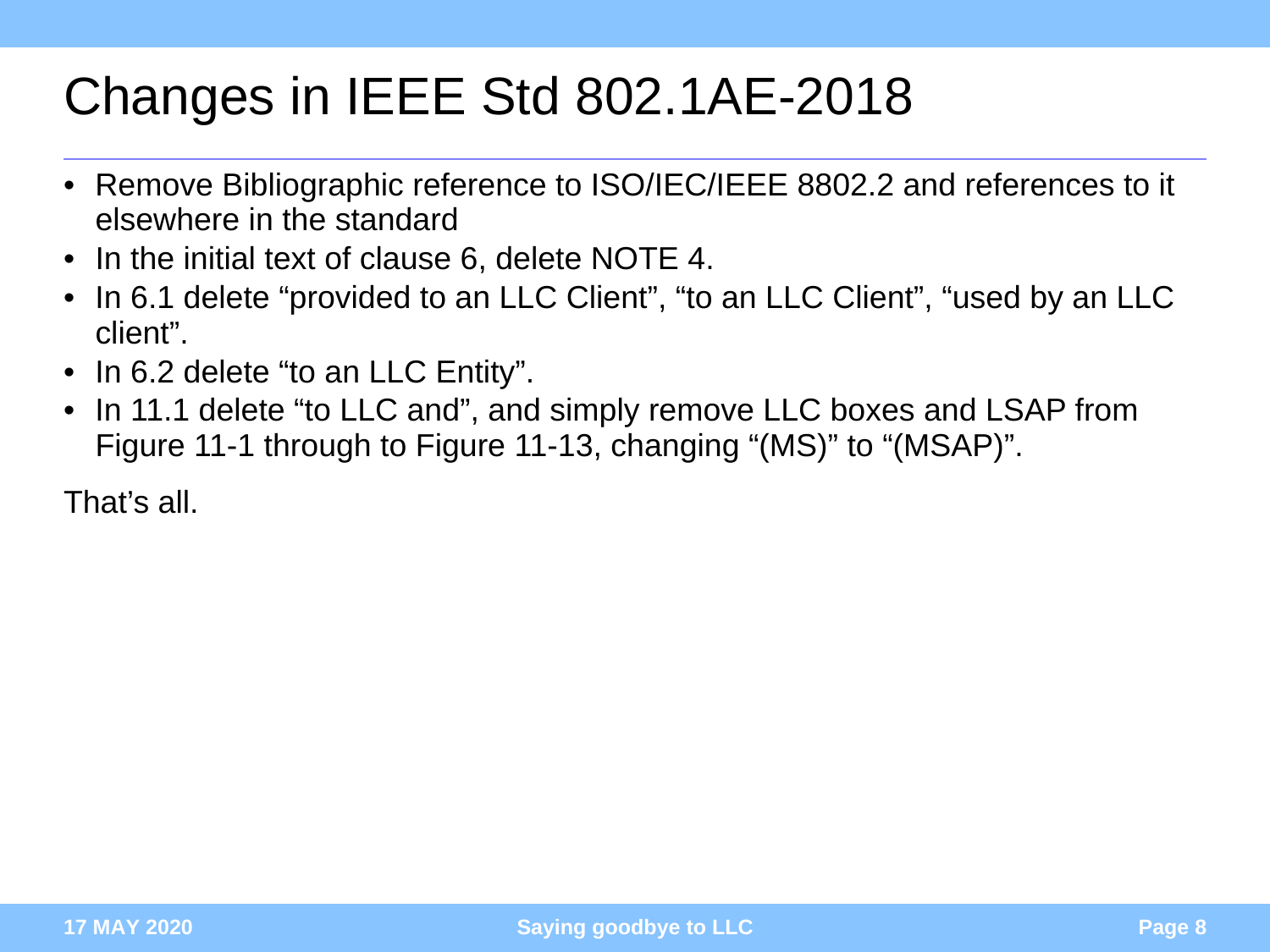### Changes in IEEE Std 802.1Q-2018

- In 5.13 remove bullet c), the requirement to implement a conformant LLC class, doubtful whether anyone does anymore. Adjust PICS to match.
- Remove LLC (boxes) and replace MS (if present) with MSAP in Figure 6-1, 8-4, 8-5, 8-6, 8-7, 8-8, 8-9, 8-19, 10-4, 10-6, 11-1, 15-1, 15-2, 15-4, 22-1, 22-4, 22-7, 22-8, 22-9, 22-13, 23-3, 25-1, 25-6, 25-13, 26-8, 26-10, 27-5, 35-1, 39-1, 39-2, 39-3, 40-2, 40-3, 40-5, 40-6, 44-2,
- In 6.3 NOTE 2, replace "The LLC entity in a" with "A", and replace "discard the frame and not deliver it to any LLC User." with "discard the frame."
- In 6.12 a) rewrite to refer to an updated IEEE Std 802, or to be standa-alone and not require 8802-2 to be consulted for the protocol identifier format.
- 6.22 (which specifies LPD and EPD) requires careful consideration, but is not affected by the architecural change which is the subject of this presentation.
- In 8.2 delete "to an LLC Entity that operates LLC Type 1 procedures", and delete the sentences beginning "Other types of LLC procedures .." and "Each instance of the MAC Service is provided to a distinct LLC Entity .." and the following NOTE which extends an LLC Entity to cover EtherTypes.
- In 8.3 b) replace "The LLC Entity or Entities that support Higher Layer Entities" with "The MSAPs that support MAC Clients".
- In 8.3 delete "an LLC Entity that uses".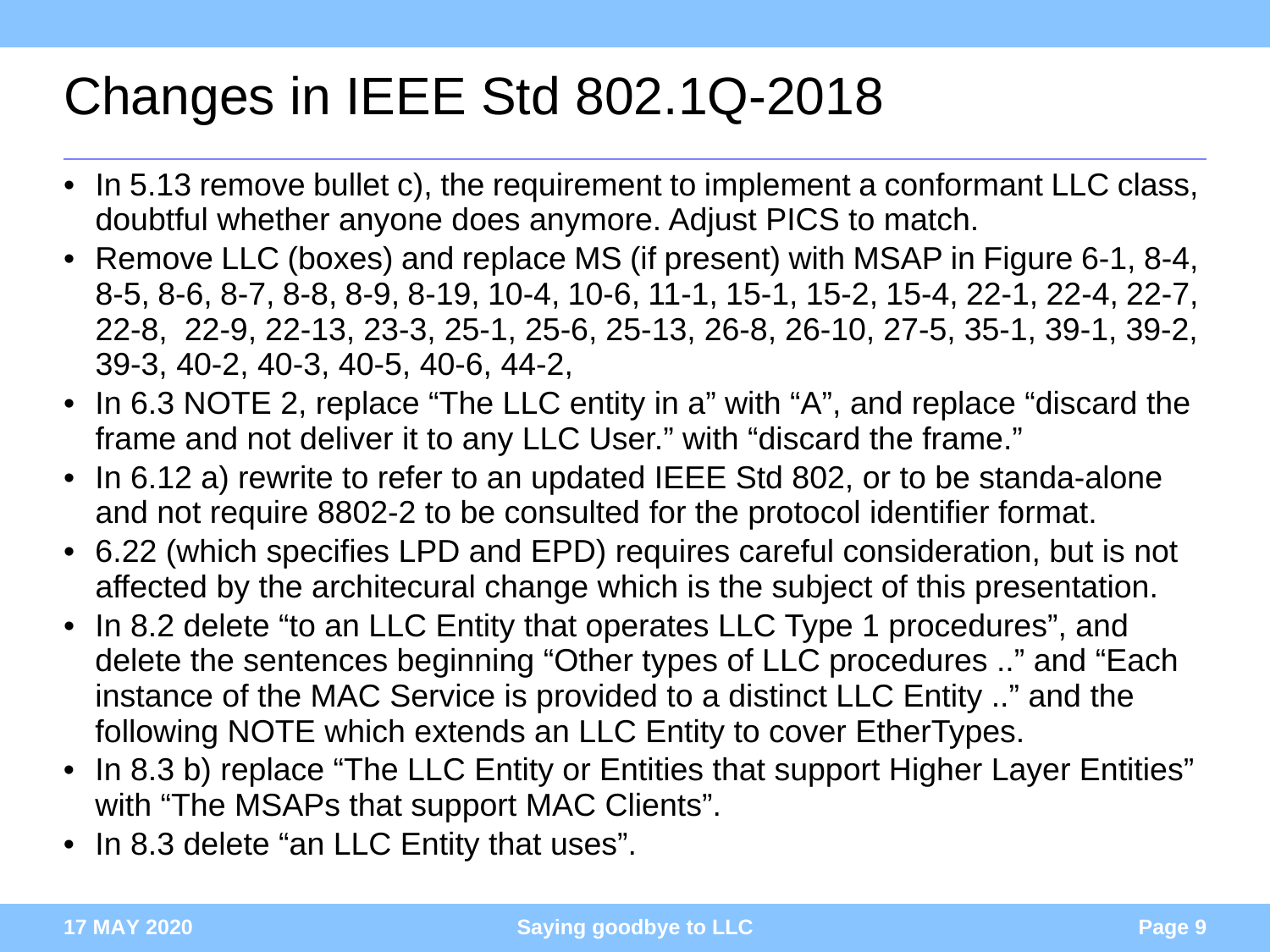### Changes in IEEE Std 802.1Q-2018 (cont.)

- In 8.3.12 replace "an LLC Entity" with "MAC Clients" and "the LLC Entity" with "the MAC Clients".
- In 8.13.3 replace the refernces to DL parameters by the equivalent refernces to use of LLC Addresses as a protocol identifier. Add a historic note. Update the IS-IS, allowing the use of the LLC Encapsulation EtherType.
- In 8.13.7 replace "a single LLC Entity attached to" with "a single MSAP supported by a Bridge Port".
- In 10.5 c) replace "using" with "uses" and delete ", shall use LLC procedures" and delete the following NOTE 2 (which explains we really mean using EtherTypes and not LLC").
- Update the NOTE to Figure 14-1.
- Replace "If the LLC entity of a Bridge Port ...transmit ... particular Bridge Port" with "If a particular Bridge Port is used to transmit".
- $\bullet$  In 22.1.7 delete "LLC".
- In 23.13 delete "by an LLC entity that uses, in turn", and delete the following NOTE 1.
- In the NOTE in 36.1.1 replace "The LLC-SAP of a" with "A".
- In the NOTE in 36.1.3.1 replace "the LLC" with "MAC Clients supported by a Bridge Port".